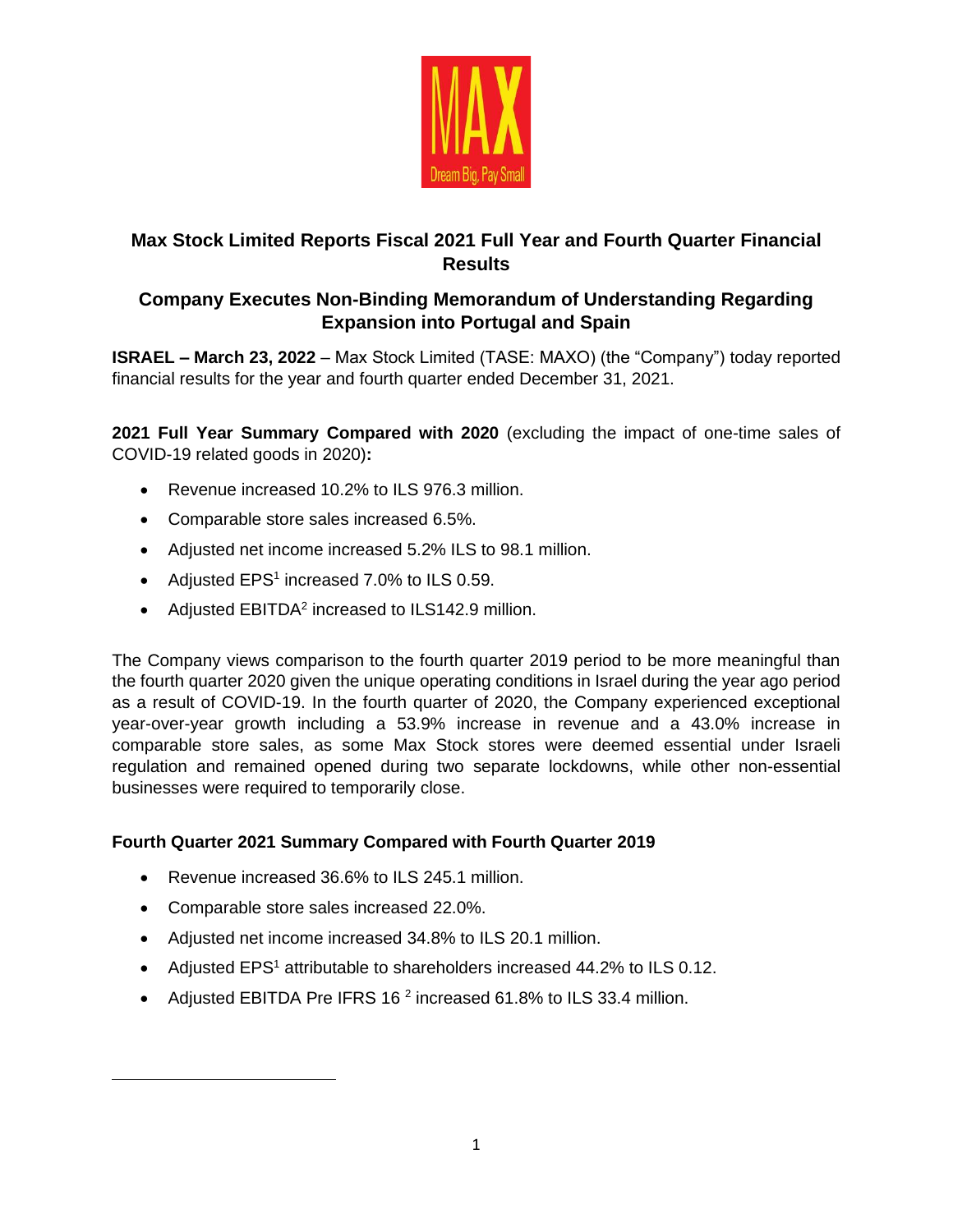

## **Fourth Quarter 2021 Summary Compared with Fourth Quarter 2020**

- Revenue decreased 11.2% to ILS 245.1 million.
- Comparable store sales decreased 17%.
- Adjusted net income decreased 20.9% to ILS 20.1 million.
- Adjusted EPS<sup>1</sup> (attributable to shareholders) decreased 17.5% to ILS 0.12.
- Adjusted EBITDA<sup>2</sup> decreased 22.2% to ILS 33.4 million.

Ori Max, Founder and Chief Executive Officer, stated, "Max Stock achieved another year of double-digit growth in revenues. This growth is particularly impressive in light of the Company's exceptional performance in all parameters in 2020. In 2021 we continued to solidify our position as Israel's leading discount retailer and we continued to expand the product range and categories we offer our customers. Despite sharp increases in freight and logistic costs, our gross margins have remained stable, this, among other things, thanks to the actions we already started to take in 2020 to significantly build up inventories. Max Stock is one of Israel's favorite brands and we are continuing to expand the chain to offer our products in additional locations throughout Israel. From the start of 2022 we have already opened two more stores in Nahariya and in Nof Hagalil and this year we are also planning to open another flagship store in Kfar Saba. I am very pleased with how well the organization is executing our key growth strategies and I look forward to creating even greater value for our customers and our shareholders in the months and years ahead."

## **Full Year Results**

Revenue increased 10.2% to ILS 976.3 million in fiscal 2021 as compared with revenue (excluding one-time bulk sales of COVID-19 related goods of ILS 885.7 million in fiscal 2020. The year-overyear increase in revenue was driven by a 6.5% increase in comparable store sales; an expansion of existing stores and the addition of 5 new stores (four new owned stores, of which two replaced two other existing stores, and one franchised store); and growth in royalties and sales to franchisees.

Gross profit increased 10.1% to ILS 379.3 million in fiscal 2021 from ILS 344.6 million in fiscal 2020. Gross margin was 38.8% for fiscal 2021 as compared to 38.9% for fiscal 2020.

<sup>1</sup>As used throughout this release, adjusted EPS defined as Net Income - Onetime bulk operation Net Income + IPO Expenses + Share-based payment, multiplied by the portion attributable to shareholders and divided by the number of shares.

<sup>2</sup>As used throughout this release, adjusted EBITDA Pre IFRS 16 defined as Net Income + Income Tax Expenses + Net Interest Expenses + D&A + Other Expenses – the impact of IFRS 16 + Share-based payment - Onetime bulk operation.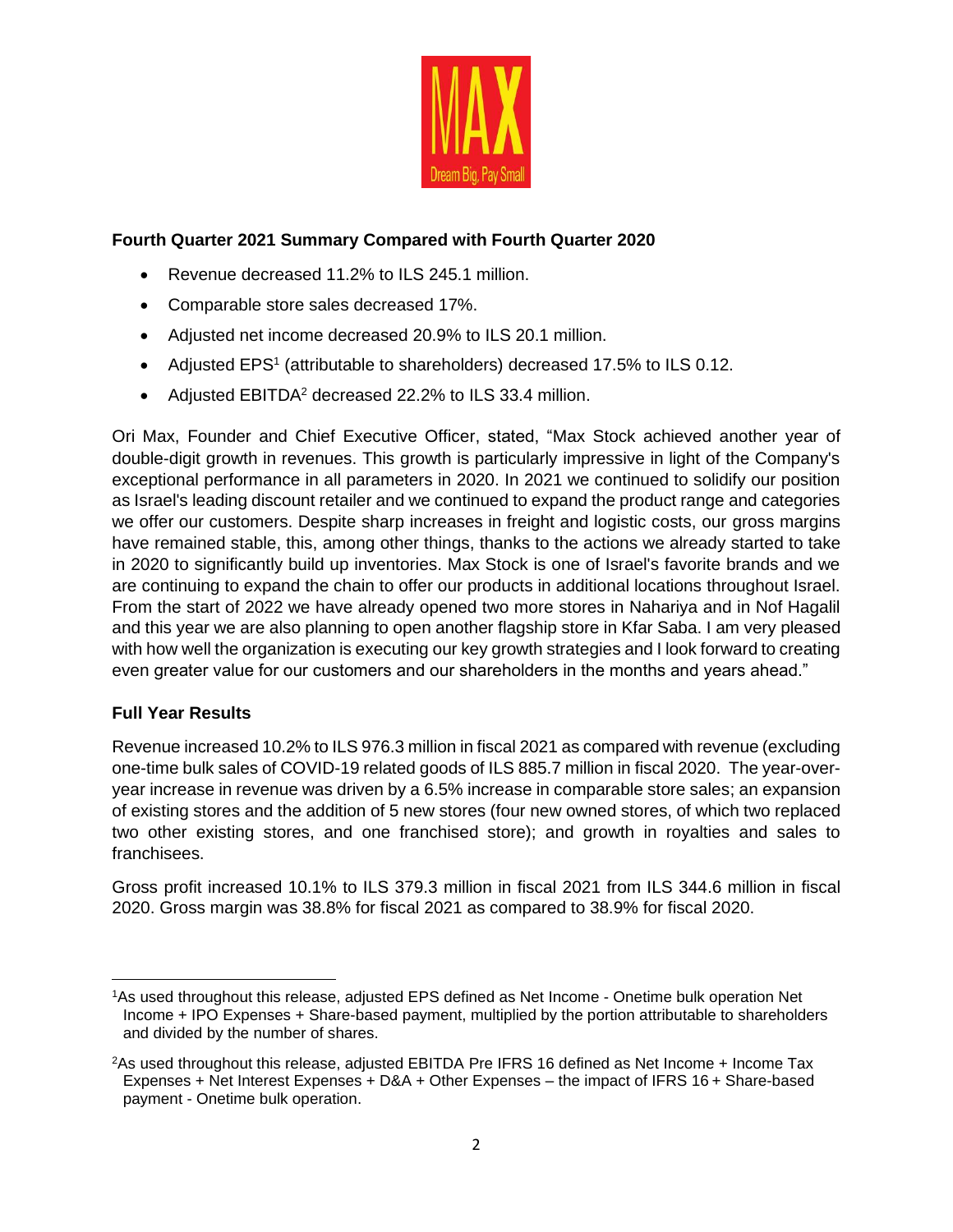

Selling, general and administrative expenses increased to ILS 251.2 million in 2021 from ILS 203.9 million in 2020, primarily driven by higher expenses related to share-based payments, onetime COVID-19 related discounts and grants received by the Company in 2020, higher salary and wage expenses associated with new stores, higher public company expenses and higher logistics costs (net of the benefit from the NIS appreciation). Excluding expenses related to share-based payments from both periods, selling, general and administrative expenses as a percentage of net sales were 24.1% compared with 22.8% in the year ago period.

Adjusted EBITDA (pre IFRS 16) was ILS 142.9 million in fiscal 2021 and ILS 142.7 million in fiscal 2020. Adjusted EBITDA margin decreased to 14.6% in fiscal 2021 compared with 16.1% in fiscal 2020, but expanded 100 basis points vs. fiscal 2019.

Adjusted net income increased 5.2% to ILS 98.1 million, or ILS 0.59 per diluted share, in fiscal 2021 as compared with net income of ILS 93.2 million, or ILS 0.55 per diluted share, in fiscal 2020.

## **Fourth Quarter Results**

Revenue decreased 11.2% to ILS 245.1 million in the fourth quarter 2021 as compared with revenue of ILS 276.1 million in the fourth quarter 2020. The decrease over the same period last year was driven primarily by the one-time benefit in Q4 2020 of Max stores being designated as an essential business while many competitors were temporarily closed due to the spread of COVID-19. Revenue in Q4 2021 increased 36.6% from ILS 179.3 million in Q4 2019.

Gross profit decreased 9.4% to ILS 95.3 million in the fourth quarter 2021 from ILS 105.2 million in the fourth quarter 2020. Gross margin was 38.9% as compared to 38.1% in the last year period and 39.9% in the two year ago period. Gross profit in Q4 2021 increased 33.3% from ILS 71.5 million in Q4 2019.

Selling, general and administrative expenses increased to ILS 68.8 million in the fourth quarter 2021 from ILS 65.7 million in the fourth quarter 2020, primarily driven by growth in volume activity, higher salary and wage expenses associated with new stores and higher expenses related to share-based payments. Selling, general and administrative expenses in Q4 2019 were ILS 50.1 million. Excluding expenses related to share-based payments from both periods, selling, general and administrative expenses as a percentage of net sales were 26.5% in Q4 2021 compared with 22.9% in Q4 2020. The 360-basis point decline was driven primarily by lower revenue in Q4 2021 when compared to the record Q4 2020 period generated from the essential business designation during COVID-19 lockdowns. Selling, general and administrative expenses as a percentage of net sales in Q4 2019 were 27.9%.

Adjusted net income decreased 20.9% to ILS 20.1 million, or ILS 0.12 per share, in the fourth quarter of 2021 as compared with adjusted net income of ILS 25.4 million, or ILS 0.15 per share, in the fourth quarter of 2020. Adjusted net income in Q4 2019 was ILS 14.9, or ILS 0.09 per share.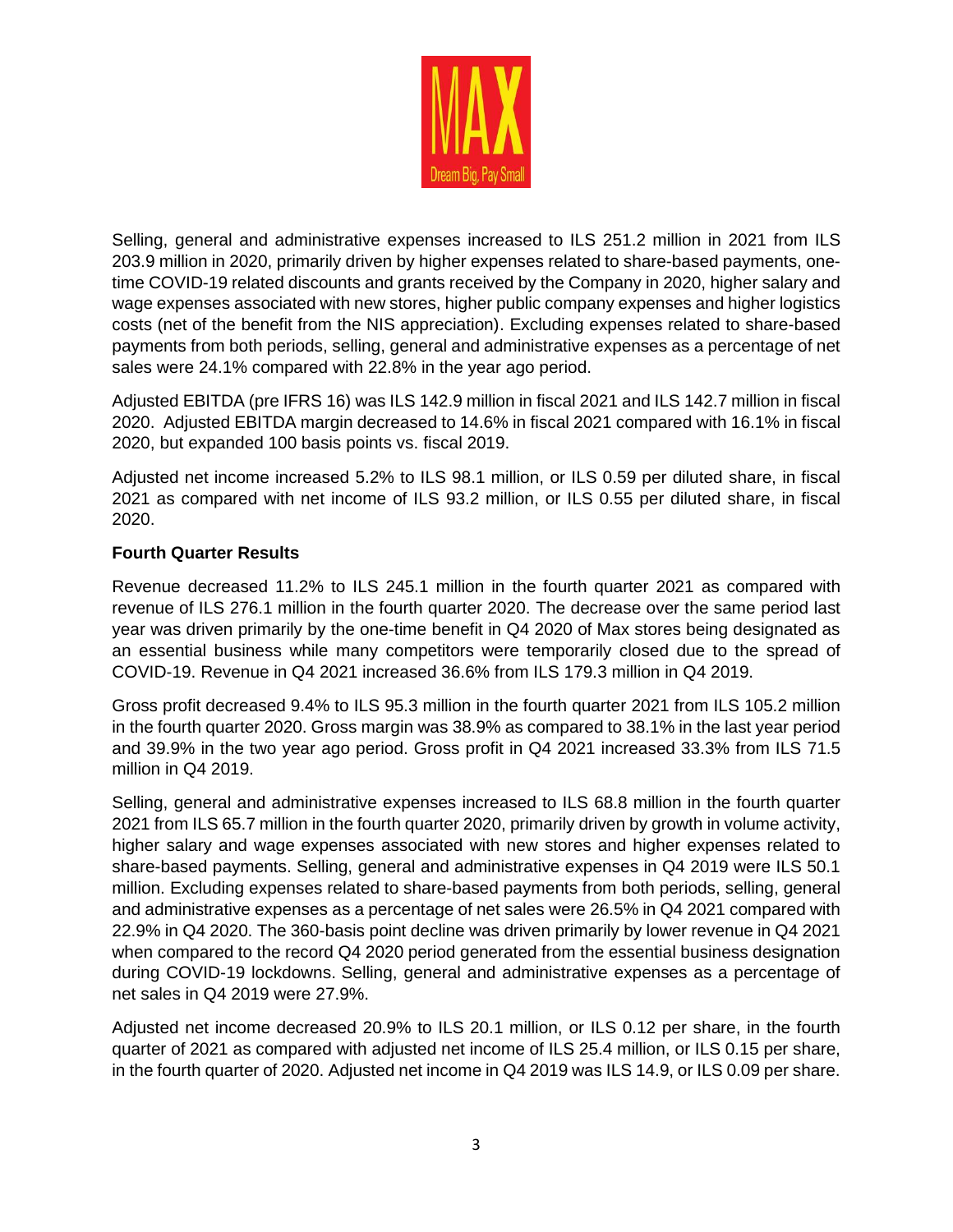

Adjusted EBITDA decreased 22.2% to ILS 33.4 million in the fourth quarter fiscal 2021 from ILS 42.9 million in the fourth quarter 2020. Adjusted EBITDA in Q4 2019 was ILS 20.6 million.

## **Other Updates**

On March 22, 2022, the Company executed a non-binding memorandum of understanding with a local partner in Portugal (the "MoU"). Under the MoU, the parties will act in the framework of a joint venture controlled by the Company, whose objective is to establish and manage the Max Stock store chain in Portugal and Spain. In the event that the parties execute a binding agreement and subject thereto and an agreed-upon business plan, the joint venture is anticipated to open its first store in Portugal in the next 12 months.

The forecasted financing for the first three years of the venture is up to EUR 5 million, which shall be extended to the joint venture by the Company in accordance with milestones established in the business plan. The sources of financing may be from the Company's internal sources and/or from external sources.

The Company assesses that establishing the joint venture will enable it to penetrate the Western European market, as a first step in examining the possibility of expanding its operations to the international market.

## **Balance Sheet and Cash Flow Highlights**

The Company's cash and cash equivalents balance at December 31, 2021 was ILS 50.3 million compared with ILS 142.8 million at December 31, 2020, primarily reflecting the ILS 70.0 million dividend paid to stockholders in 2021. The Company ended the year with total debt of ILS 70.5 million compared with total debt of ILS 36.1 million at the end of fiscal 2020.

Inventories at the end fiscal 2021 increased 67.9% to ILS 213.7 million compared with ILS 127.3 million at the end fiscal 2020. The increase was primarily driven by growth in volume activity, higher expenses related to shipping costs, and a purposeful build up of certain key inventory items in anticipation of potential supply chain disruptions.

## **Conference Call Information**

The Company will host a conference call on March 23, 2022 at 8:30 a.m. Eastern Standard Time to discuss fiscal 2020 results. There will be a slide presentation that accompanies the call. The slides and audio will be accessible through a live webcast at [https://ir.maxstock.co.il/en/event-en/.](https://ir.maxstock.co.il/en/event-en/) Investors and analysts interested in participating in the call are also invited to dial (877) 407-9716 (US) or (201) 493-6779 (international) and entering the conference identification number: 13727860.

A telephone replay of the call will be available until March 30, 2022, (844) 512-2921 (US) or (412) 317-6671 (international) and entering the conference identification number: 13727860.